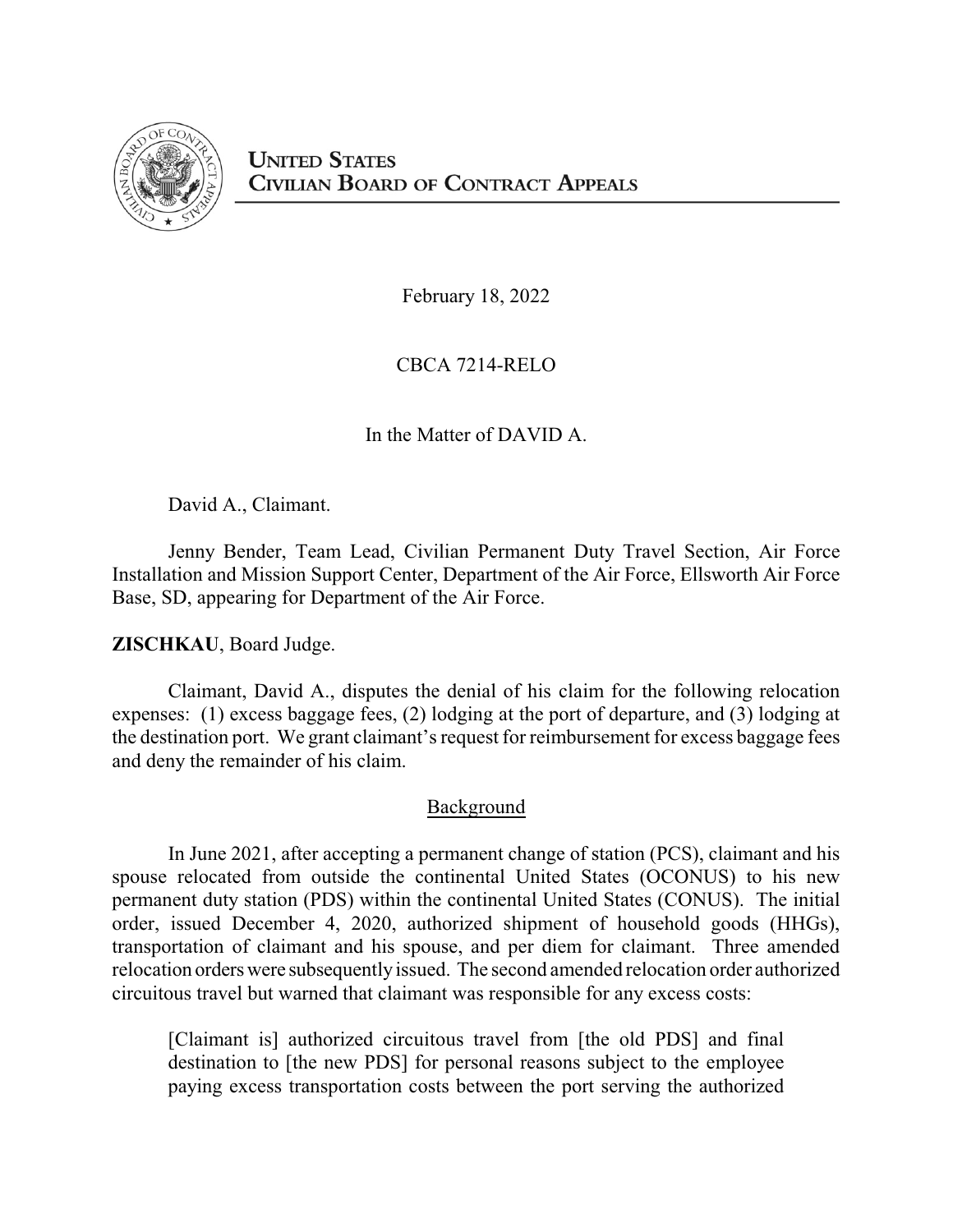point of origin and the port serving the new PDS. More costly unjustified circuitous travel (e.g., personal travel detours from the usually traveled route) is the traveler's financial responsibility. (IAW JTR, CH 1 010103, CH 5, Part F, 053804(D)).

The third amended relocation order authorized per diem for claimant's spouse and miscellaneous expenses.

Claimant did not book flights through Delta Airlines as instructed by the travel management company (TMC) but instead booked flights through United Airlines. Claimant paid excess baggage fees for two bags at ninety euros each for the United flights and maintains he should be reimbursed for a portion of that cost because the Delta flights would have charged eighty-five euros per excess bag.

Prior to departing from the OCONUS airport at 10:45 a.m. local time on June 21, 2021 (via the non-TMC approved flight), claimant and his spouse spent the night of June 20 at a local hotel, the total cost of which was \$256.67. Additionally, upon arriving at the CONUS airport on June 21, 2021, at approximately 1:00 p.m. local time, claimant and his spouse spent the night of June 21 at a local hotel for a total cost of \$237.59. The original travel itinerary from the TMC did not include any cost of lodging at either the departure port or the destination port.

Claimant has filed a claim with the Board because he believes he is entitled to be reimbursed for both nights of lodging as well as excess baggage fees.

### Discussion

Claimant is a civilian member of the Air Force and therefore subject to the provisions of both the Federal Travel Regulation (FTR) and the Joint Travel Regulations (JTR). *Shelia D. Bacon*, CBCA 4339-RELO, 15-1 BCA ¶ 36,014. The FTR "governs the payment of travel and relocation expenses to federal employees, limiting reimbursement of travel costs to what is 'necessary to accomplish [the agency's] mission in the most economical and efficient manner.'" *Scott A. Winterrowd*, CBCA 6680-RELO, 20-1 BCA ¶ 37,684 (quoting 41 CFR 301-70.1(a) (2018)).

## Lodging for two nights (CONUS and OCONUS)

The FTR sets forth the requirement that employees must use their agency's travel management services/company for their travel arrangements. 41 CFR 301-50.3 (2020) (FTR 301-50.3) ("if you are an employee of an agency as defined in § 301-1.1 of this chapter, you must use the E–Gov Travel Service when your agency makes it available to you. Until then,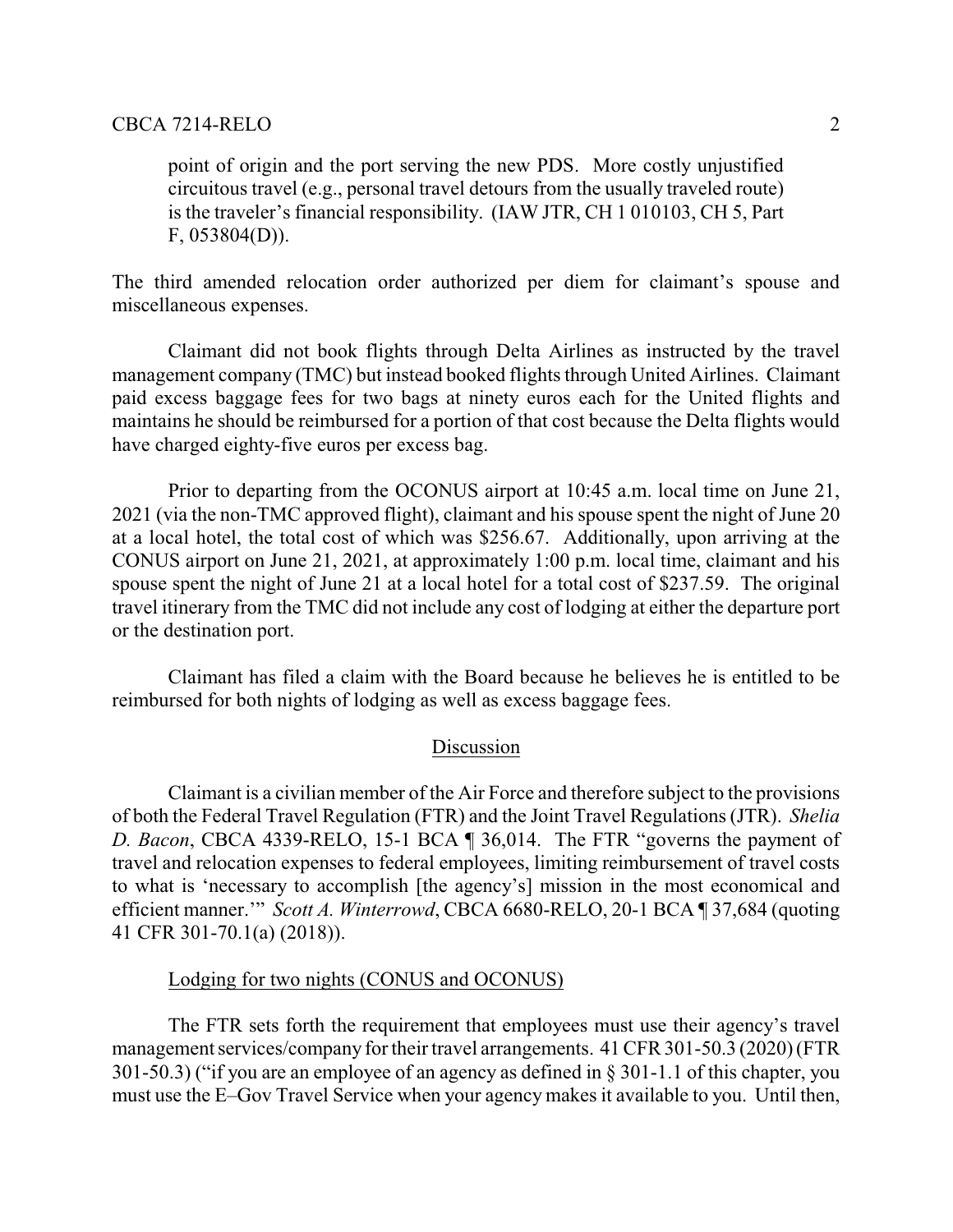you must use your agency's existing Travel Management Service (TMS) to make your travel arrangements").<sup>1</sup> Additionally, employees "are responsible for expenses over the reimbursement limits established in this chapter. [The] agency will not pay for excess costs resulting from circuitous routes, delays, or luxury accommodations or services unnecessary or unjustified in the performance of official business." FTR 301-2.4.

Claimant's circuitous travel was authorized in the second amended relocation order, in which claimant was also warned he would be responsible for any excess costs resulting from that circuitous travel. The amendment in box 5 specifically cited to two JTR provisions. JTR 010103 (June 2021) states in relevant part: "The traveler is financially responsible for excess costs, circuitous routes, delays, or luxury accommodations that are unnecessary or unjustified." JTR 053804-D additionally provides that "[w]hen a civilian employee, at personal expense and convenience, performs PCS travel OCONUS over an indirect route, he or she is authorized reimbursement limited to the amount authorized for the direct route between the old PDS and new PDS."

Furthermore, the Board has consistently held that "[e]mployees who deviate from the direct route and travel on a circuitous route for personal reasons are only eligible for the constructive costs of the direct route." *Winterrowd*; *see J. Jacob Levenson*, CBCA 5418- TRAV, 17-1 BCA ¶ 36,732. Here, the constructive cost was listed in the voucher and did not include any costs related to port lodging but rather specifically noted that port lodging was not reimbursable.

In the agency's October 2021 response to claimant's request for review, it noted that "the port lodging that was claimed was an added expense that normally would not have been incurred." Subsequently, the agency maintains that "because employee used an indirect route, even though the cost is the same as the direct route for the airfare, the route that was provided [by the TMC] did not have any overnight stops," thus rendering any port lodging not reimbursable. Claimant's assertion that his circuitous travel merely resulted in a minor deviation from the route provided by the TMC is immaterial.

<sup>&</sup>lt;sup>1</sup> The FTR does allow for exceptions to this requirement, but none apply to the case at issue. *See* FTR 301-50.3 (the agency may grant an exception to the required use of TMS/ETS under FTR 301-50.4 (exceptions of: (1) unreasonable burden on mission accomplishment (emergency travel or disability accommodations); (2) compromise of national security interest; or (3) life would otherwise be endangered (witness protection or threatened law enforcement officer)) or FTR 301-73.104 (allowing for agency-wide exception)).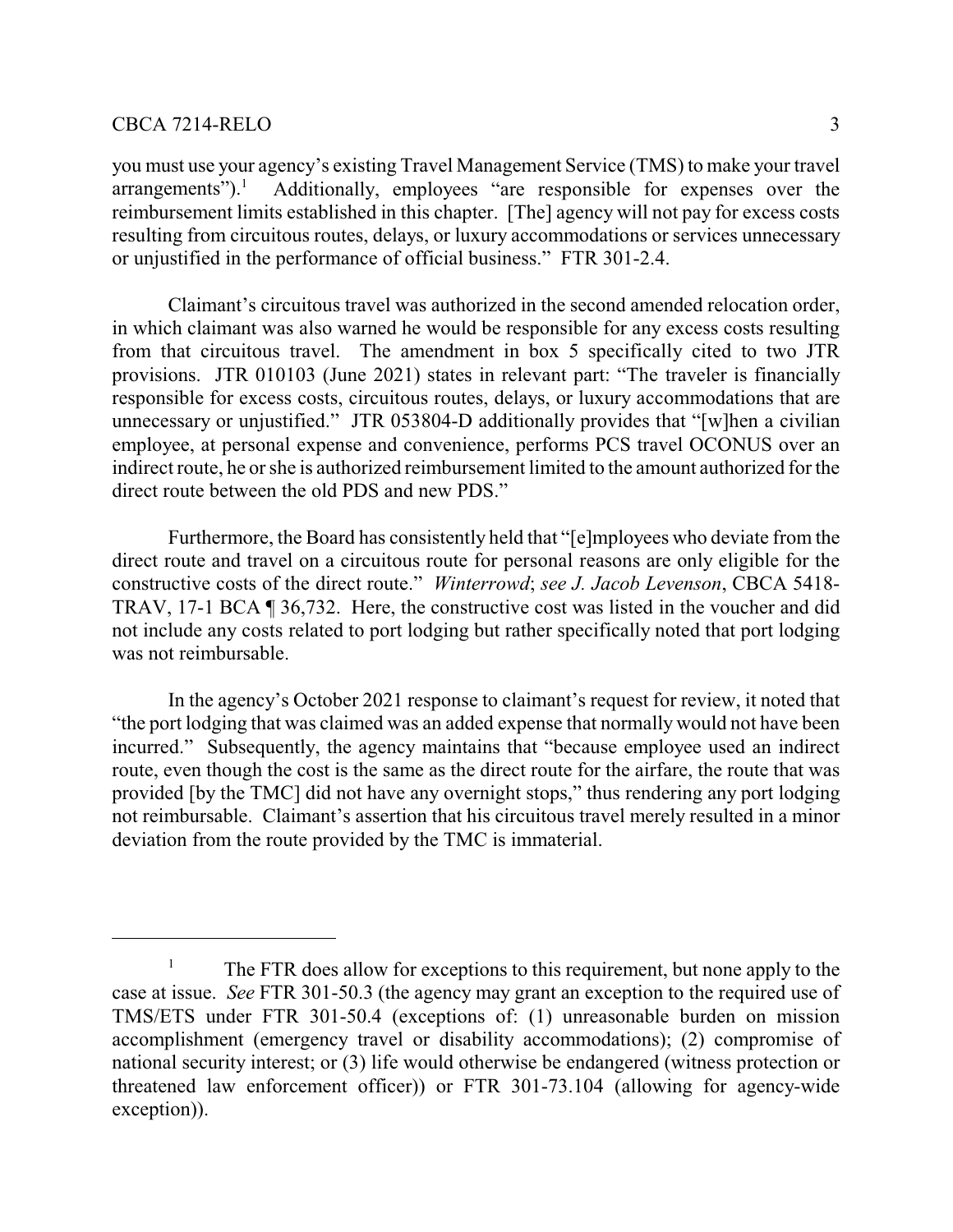### CBCA 7214-RELO 4

We agree with the agency that because claimant's travel orders excluded reimbursement for port lodging and claimant did not book his flights through the TMC, as required by both the FTR and the JTR, claimant is responsible for all excess costs resulting from the indirect travel, including the costs of both nights of lodging.

## Excess Baggage Fees

Claimant alleges that he is due excess baggage fees because he paid 180 euros for excess baggage on the non-TMC-approved United flights and alleges that the TMC-approved Delta flights would have covered an excess baggage fee of eighty-five euros per person. Under FTR 301-12.2, fees charged for excess checked baggage may be reimbursed as miscellaneous expenses. The section provides that an agency is authorized to pay:

(a) Transportation charges for authorized excess;

. . . .

(d) All fees pertaining to the first checked bag. In addition, charges related to the second and subsequent bags may be reimbursed when the agency determines those expenses [are] necessary and in the interest of the Government (*see* §§ 301-70.300, 301-70.301).

So long as "excess accompanied baggage" is authorized, reimbursement is appropriate. *Aaron C. Rutland*, CBCA 6572-RELO, 20-1 BCA ¶ 37,516. Here, claimant's orders expressly stated: "Employee and dependents are authorized a maximum of 2 checked bags (accompanied and/or excess) at the maximum weight and size allowed per bag by the servicing transportation carrier."

In responding to claimant's travel voucher, the agencynoted in the "Remarks" section that "[e]xcess baggage and port lodging [are] not reimbursable as travel is limited to constructive cost." The voucher noted that the total constructive cost was \$1720.80, and that claimant had been reimbursed a total of \$1552.03. Subsequent emails between claimant and the travel office further show that the travel office advised claimant that "excess baggage is not payable when circuitous travel is authorized." The travel office cited JTR 053804-D as justification for this assertion presumably because the provision lists what costs are justifiable when circuitous (or indirect) travel is authorized, and excess baggage is not included in that list. We do not agree that this JTR provision can be interpreted as nullifying FTR 301-12.2, which permits an agency to authorize reimbursement of excess baggage.

In addition, "[a]s a general rule, once travel is authorized, the employee's right to reimbursement of travel costs vests as the travel is performed, and 'valid travel orders cannot